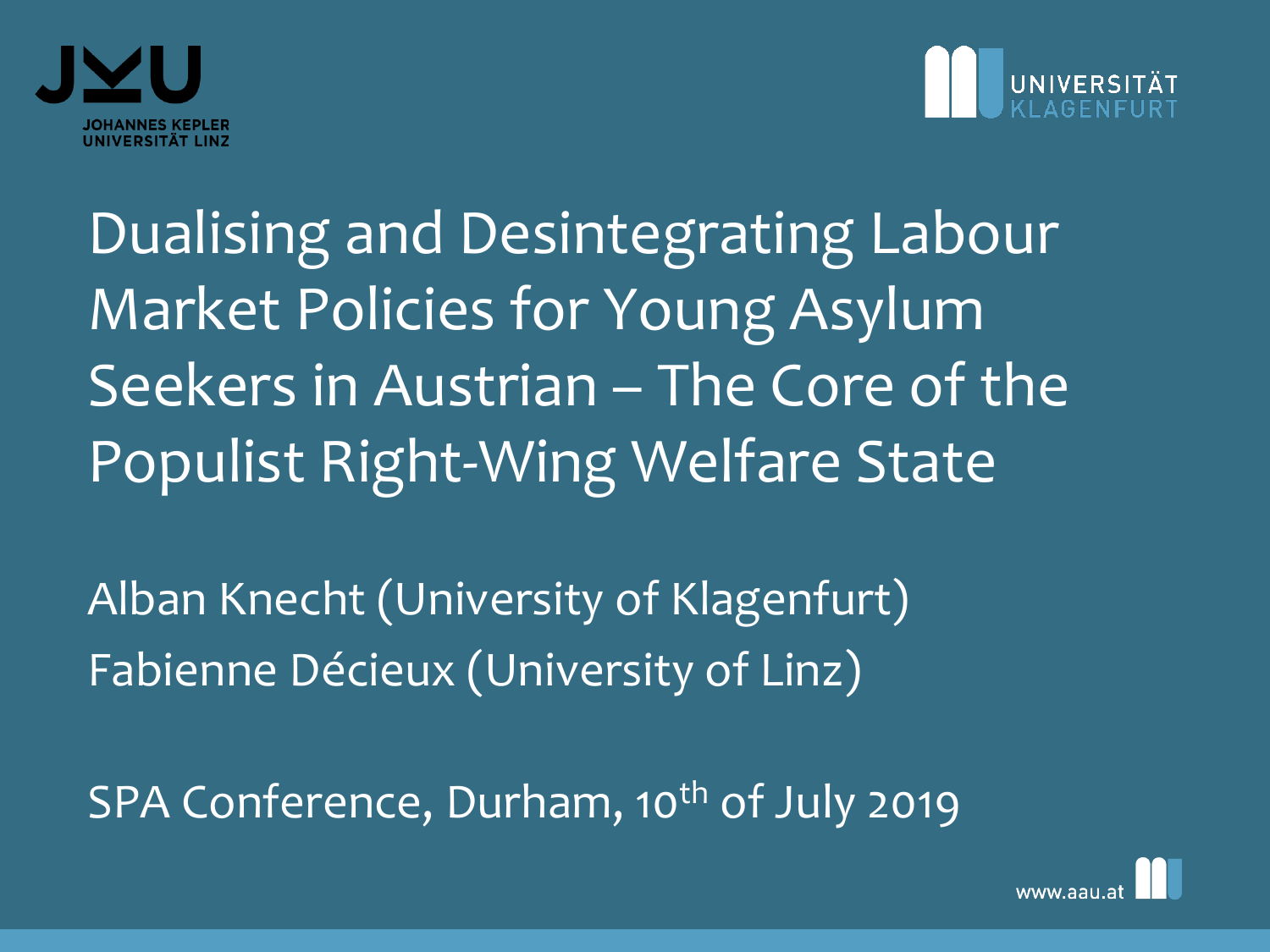#### **Universities of Klagenfurt and Linz**

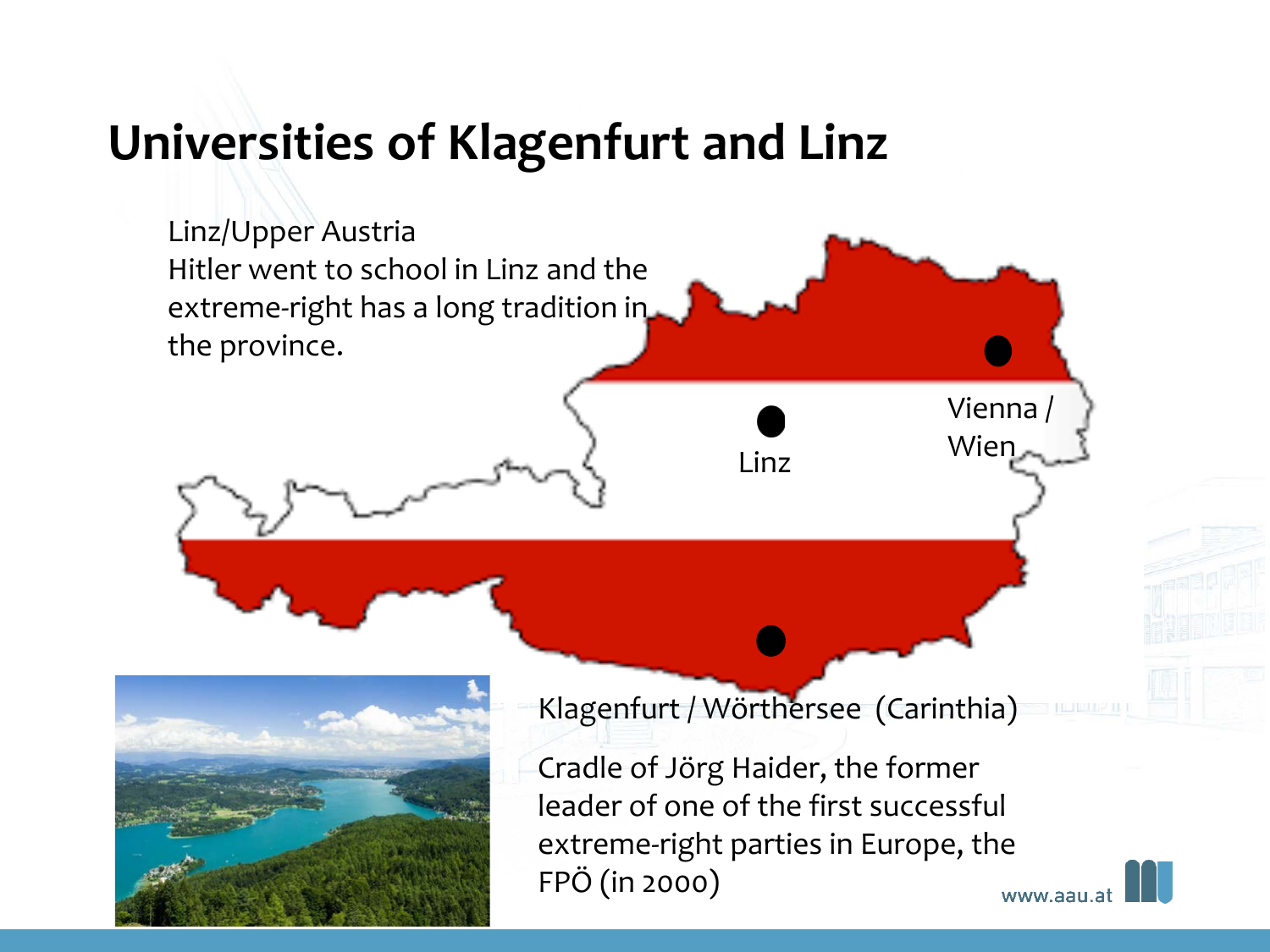### **Actual Situation**

### **Asylum Applications**

2015: 88.340 2018: 13.746 (Syria: 3.300; Afghanistan: 2.120; Iran: 1.107; Russia: 969) (1.5 m of 8 m inhabitants are migrants.)

### **Asylum Procedures in 2018**

- 1st Instance: 3.851
- 2<sup>nd</sup> Instance: 28.091

In 2017 procedures took 17 month in average for a decision in 1<sup>st</sup> instance.

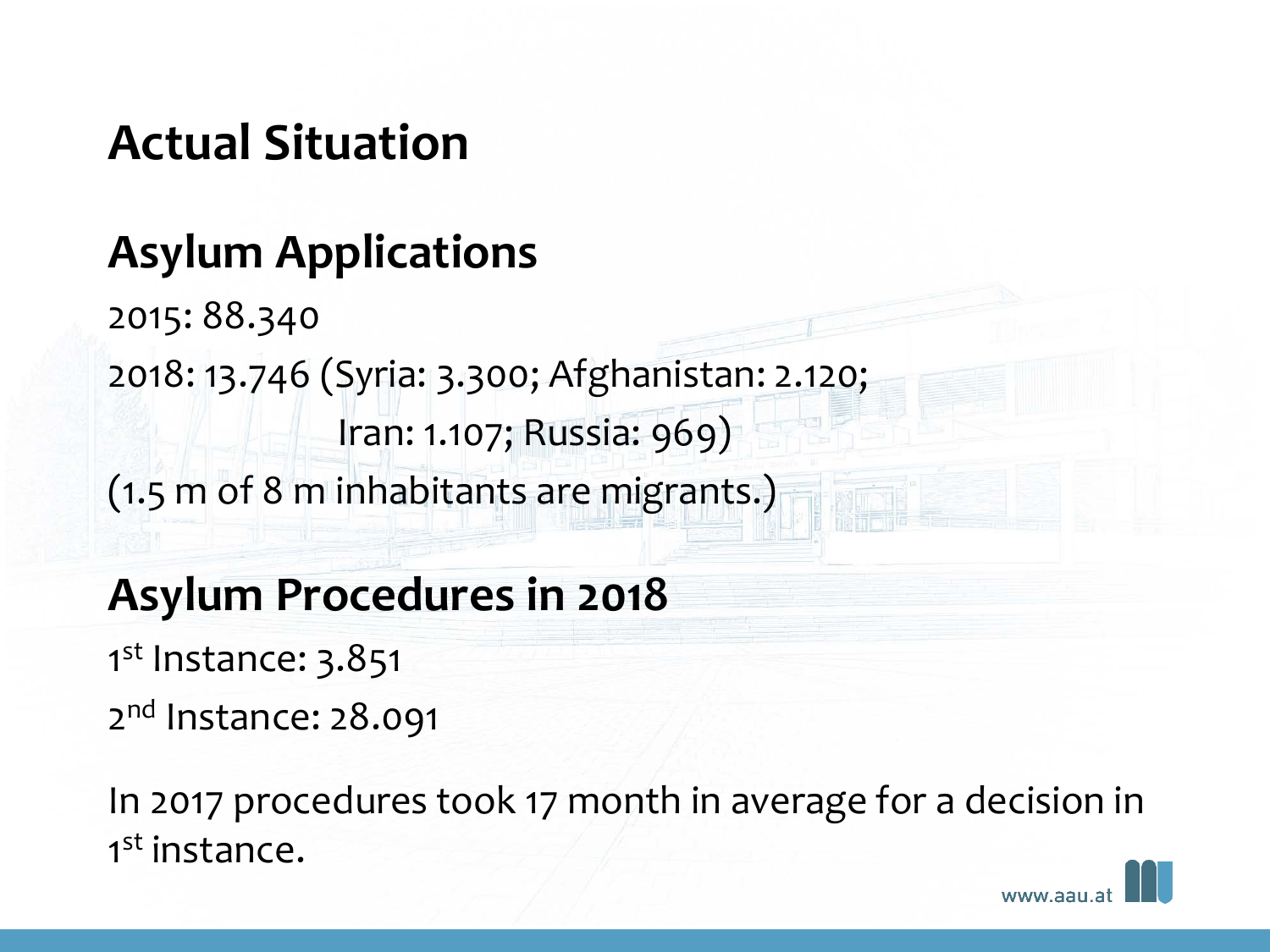## **Working opportunities for asylum seekers (during the procedure of recognition) (up to 2017)**

- The opportunities of the law were limited by a decree in 2004. Only seasonal work (farming and tourism) is possible (after three month).
- Young asylum seekers (up to 24) could only start an apprenticeship in an "understaffed profession" ("Mangelberuf"). The employer had to guarantee that she/he could not find a Austrian/EU-Citizen for the apprenticeship – and the PES had to review this. The high administrative barriers seems to be part of a 'policy of deterrence'.
- Meanwhile the decree and the procedure are in conflict with the EU-Reception Conditions Directive of 2013 '… latest after 9 month …'.

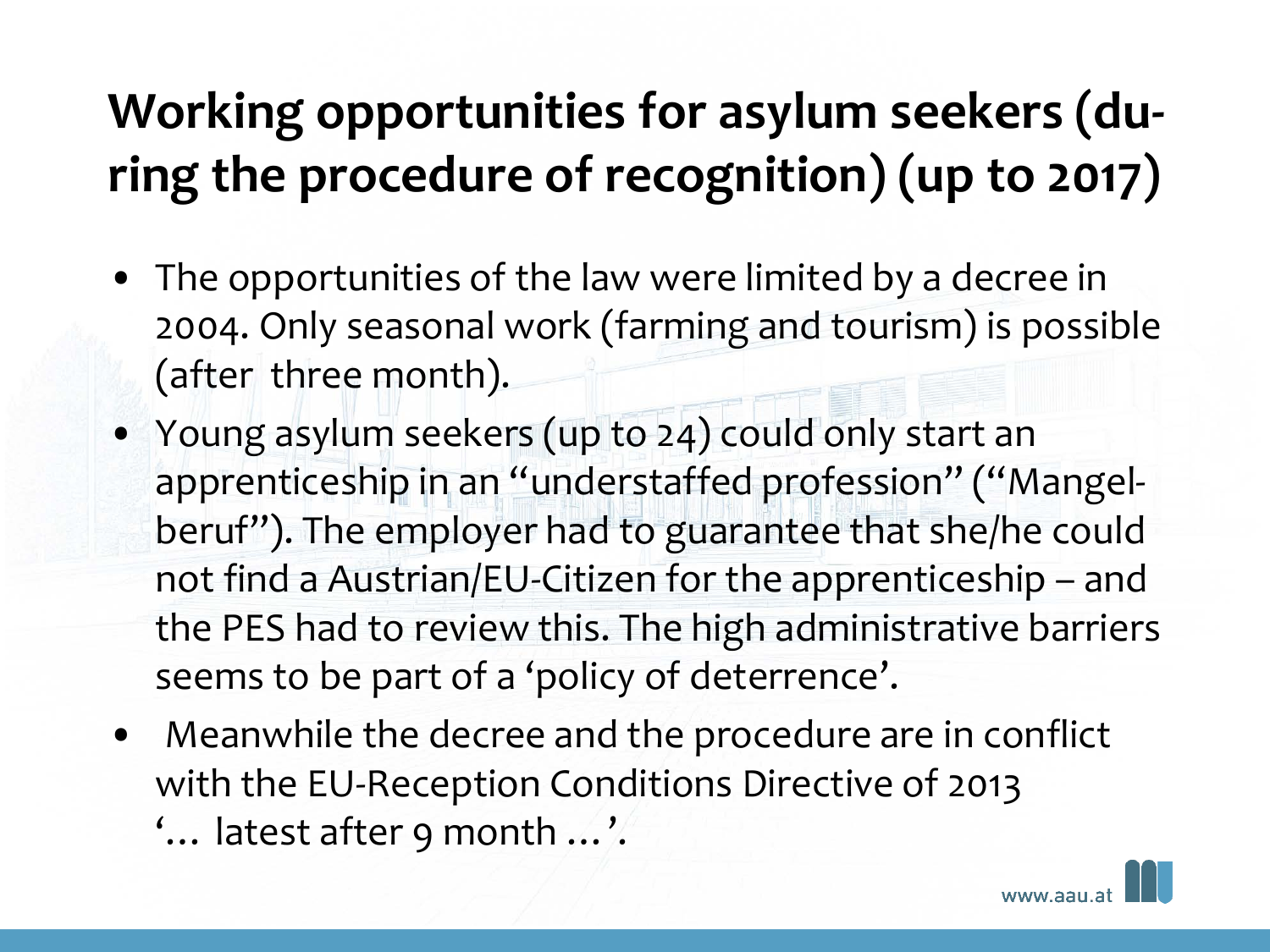### **Working opportunities for asylum seekers in**

#### **EU** (Austria is wrongly grouped!)





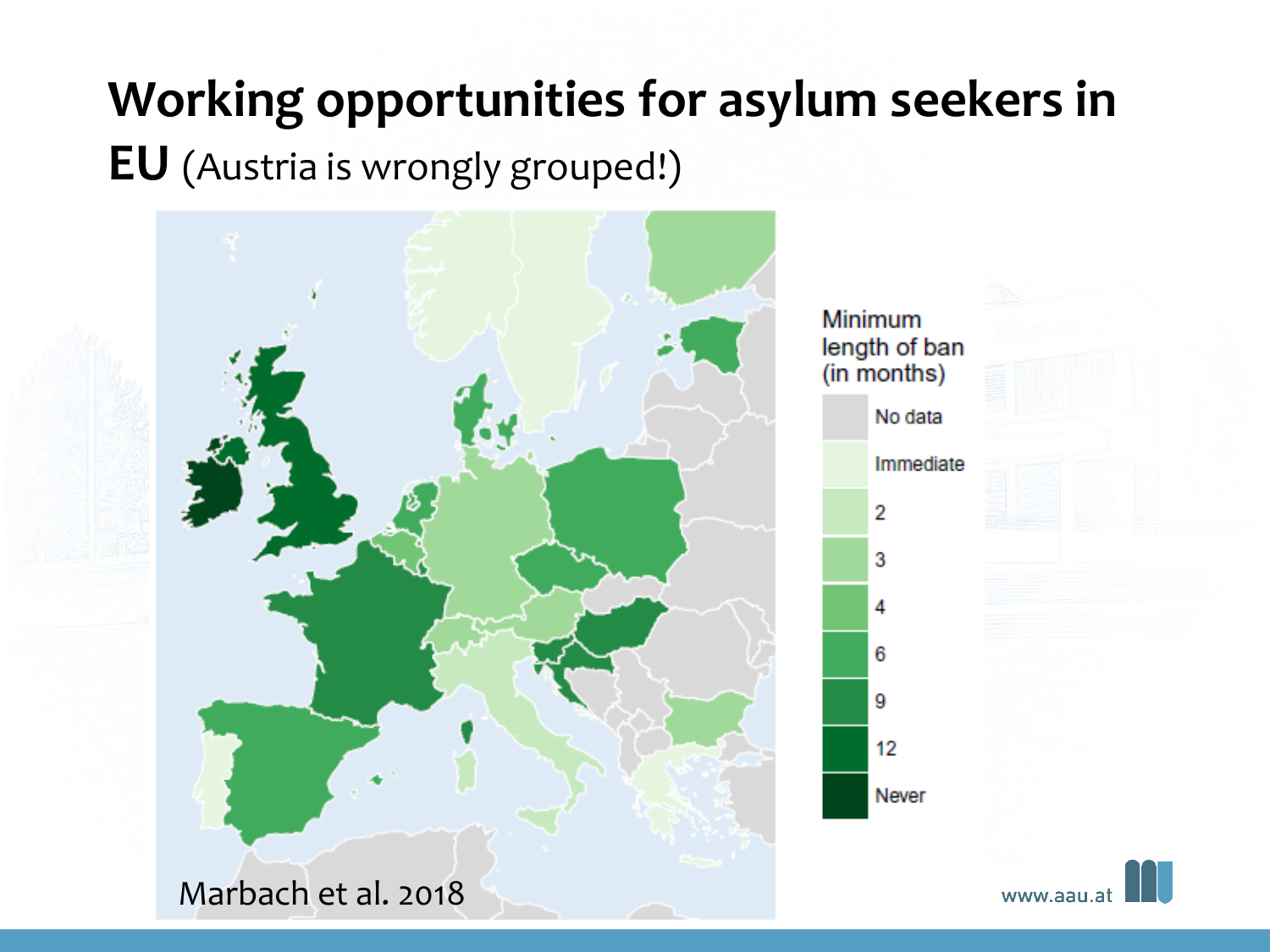### **Working opportunities for recognised refugees and refugees with subsidiary protection**

Recognised refugees, beneficiaries of subsidiary protection, and third-country citizens have more or less the same opportunities and duties like Austria people.

FILE THE

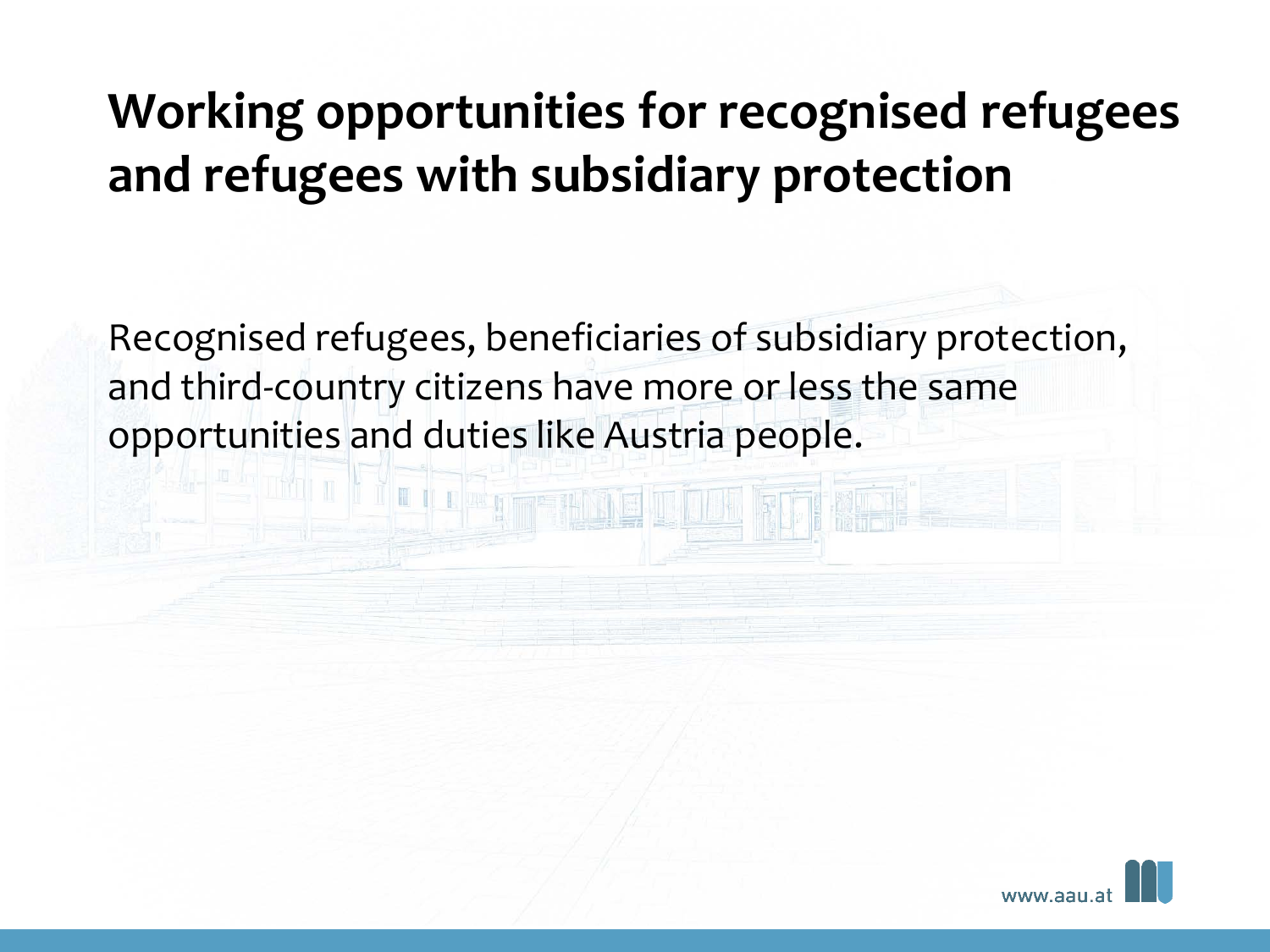# **Further regulations for refugees of the former social democratic / conservative government (2008–2017)**

- The 'Integration Act' (2017) implemented mandatory courses of language (up to A2-level), and courses of "knowledge and values" to become better integrated for recognised refugees, beneficiaries of subsidiary protection, and third-country citizens. The Government was obliged to offer these courses.
- The Law on the 'Integration Year' (2017) implemented the duty for recognized refugees, beneficiaries of subsidiary protection, and third-country citizens which do not find a job to participate in language courses on a level higher than A2.

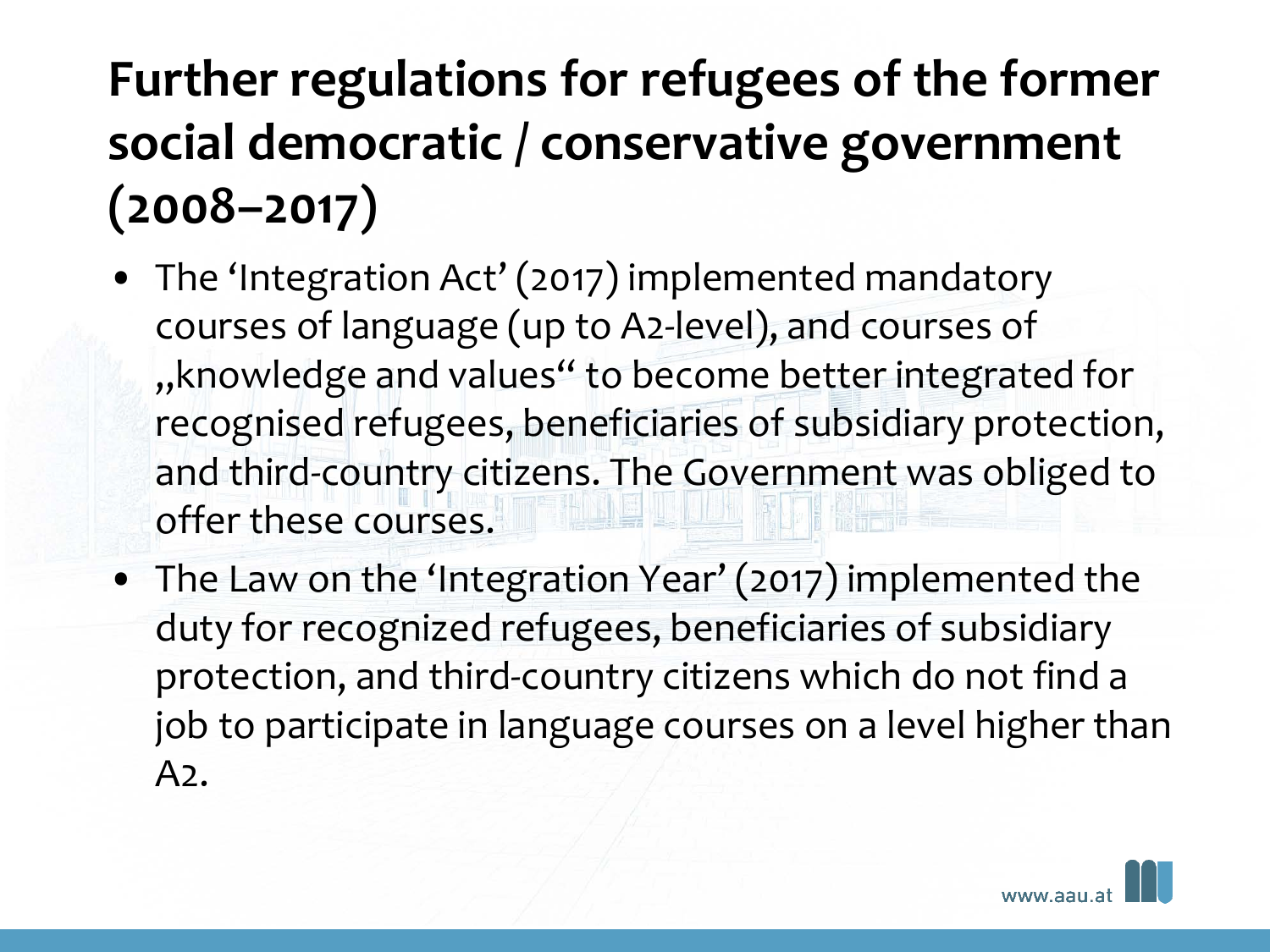## **Problems of the Politics of the former Government (up to 2017)**

- The courses of "knowledge and values" and the German courses do not seem to have an impact on the market integration (FIMAS 2017), but keeping asylum seekers away of the labour market during the procedure of recognition indeed has according to research on Germany (Marbach et al. 2018)
- The language courses do not lead to a regular qualification. This is especially problematic as compulsory schooling ends at 15. The recently introduced *Vocational Training Duty* explicitly excludes asylum seekers.
- Even recognized refugees mostly work in low-qualified and low-paid, fixed-term and part-time jobs – labour-market segregation is high, especially in the first job. www.aali.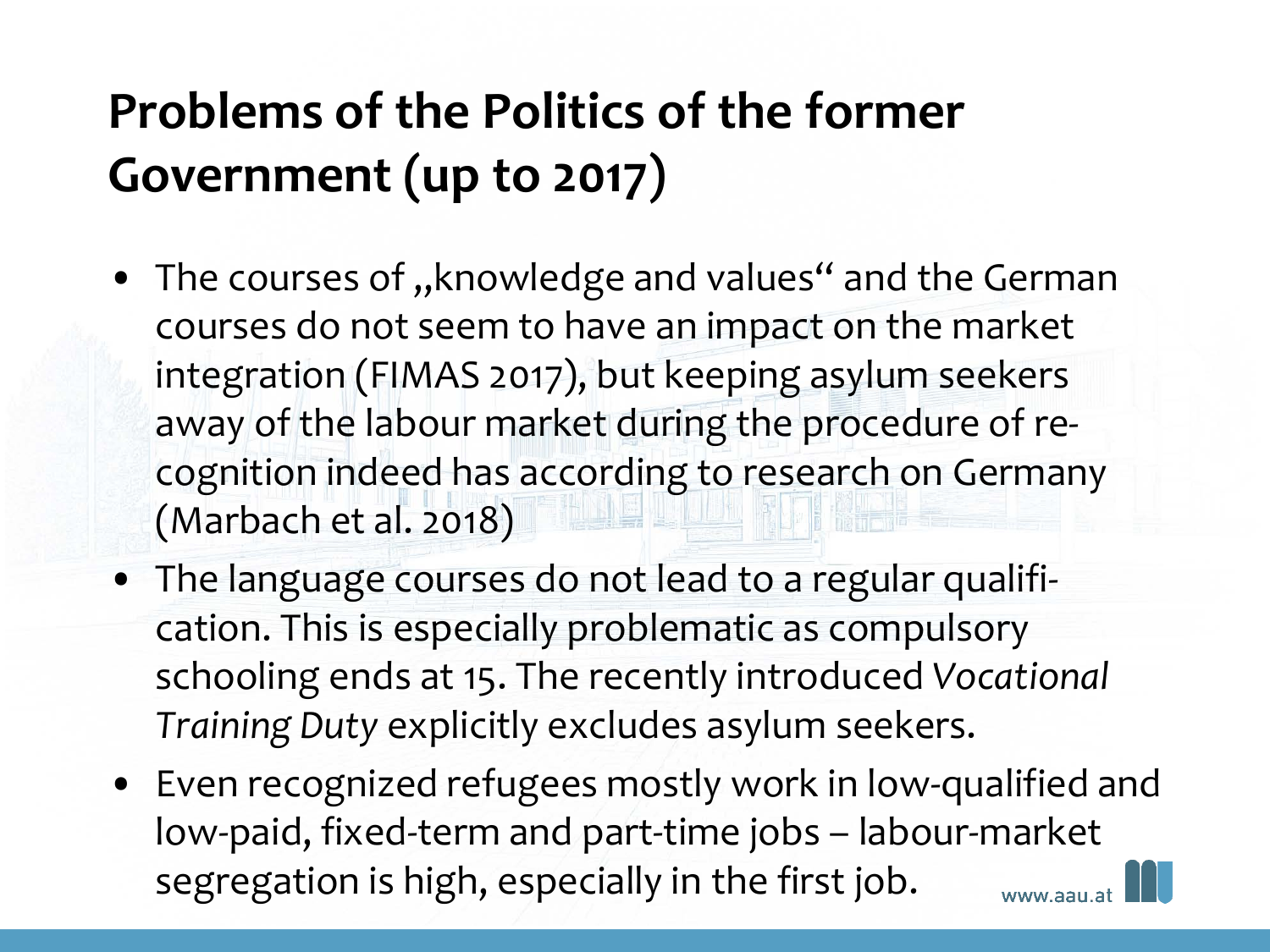# **Subsumption of the policies of the former social democratic / conservative government (2008–2017)**

- For asylum seekers (during the procedures of recognition) policies have always been rather exclusive.
- Policies for recognized refugees combine the idea of social investment with features of a "get-in-line"-ideology.

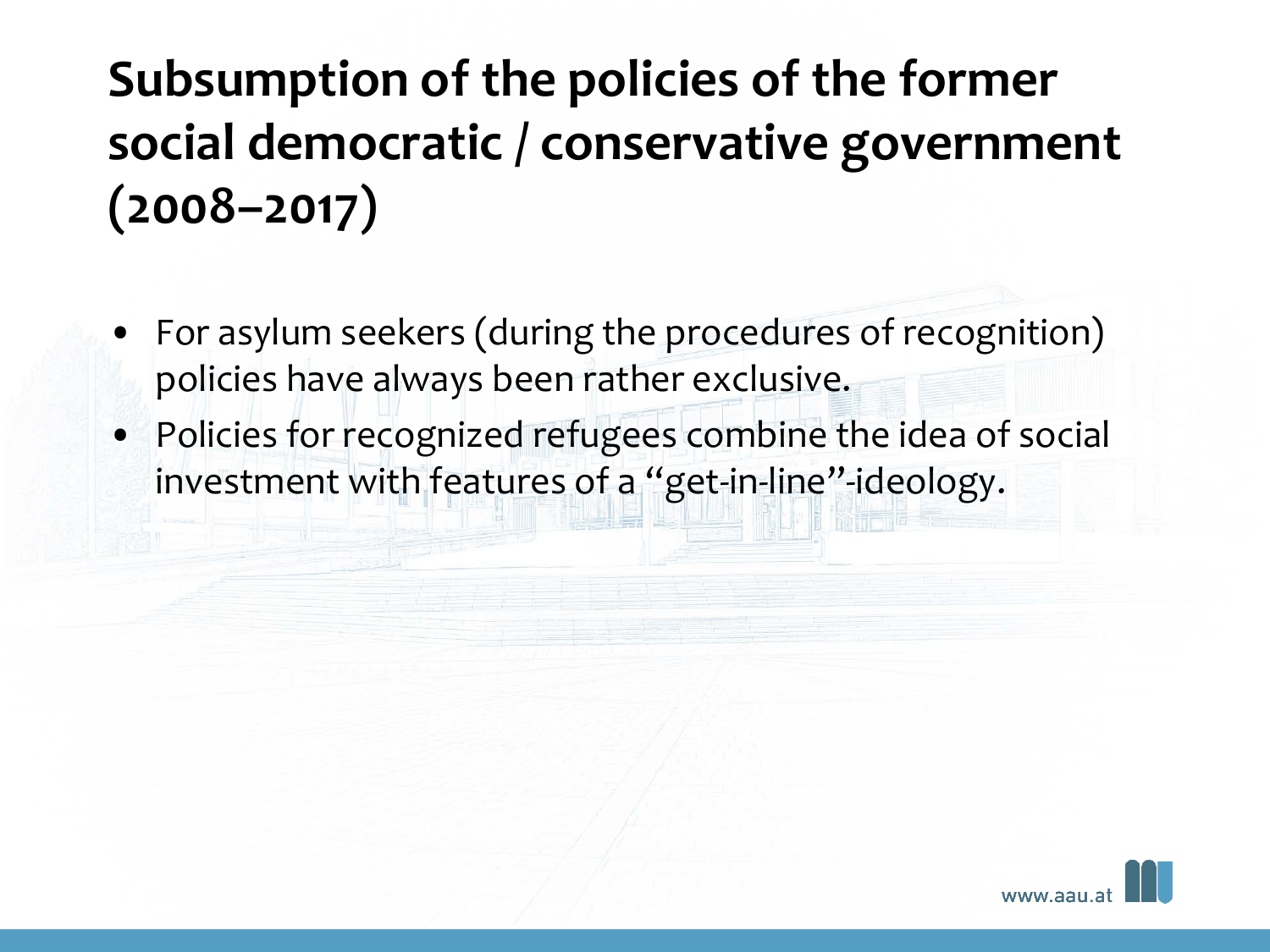# **Changes of the neo-conservative / far-right government (2017–2019)**

The Government …

- cut off the minimum income scheme for Austrian citizens as well as for recognised refugees. If language knowledge on the level B2 can't be proven, only 65% of the maximal amount will be paid out (e.g. €575 instead of €885 for a single person – poverty-line is €1.259). The idea of poverty alleviation was abandoned.
- cut the funds for the language courses that the refugees need to learn German and prove their German language skills.

*When presenting the new minimum income scheme, Ex-Chancellor Sebastian Kurz said: "Someone who doesn't want to learn the German language, doesn't want, or cannot work will get less money*."

• abolished the opportunity to start an apprenticeship in a understaffed profession …

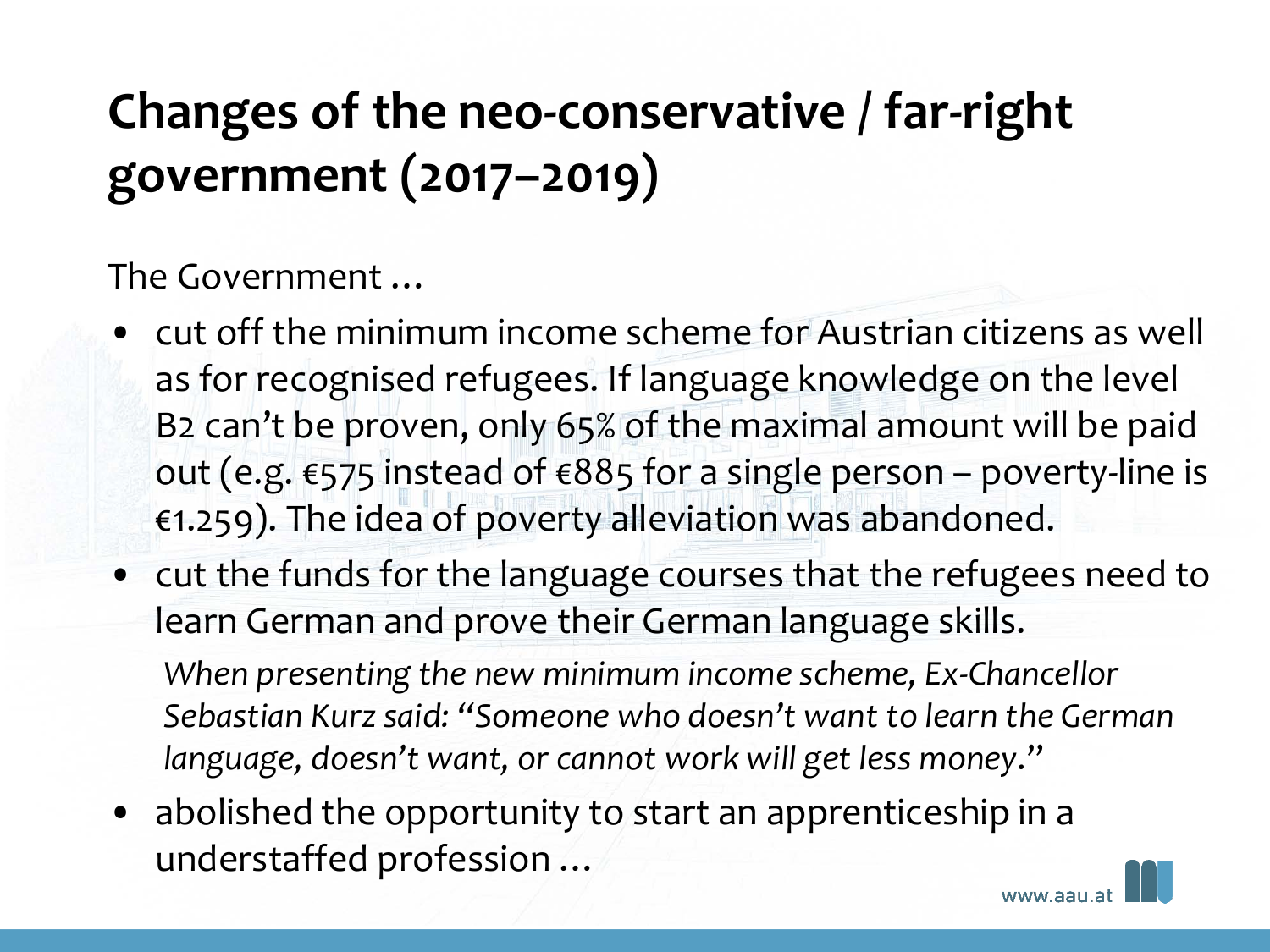### **What is 'extreme-right welfare politics?'**

- Most measures of the neo-conservative / extreme-right government of the ÖVP and FPÖ are to be classified as 'neoliberal' (E.g. up to 12 working hours per day were allowed instead of 1o).
- The cut of the minimum income scheme was combined with new 'familialistic' tax credits for parents. This targeted to (upper) middle-class people.
- Wacquant considers the increasing monitoring of the underclass as part of a neoliberal strategy, and you have examples for that as well: 1-euro-jobs (for recipients of social aid) were discussed and a 'residence obligation' for asylum seekers was introduced.
- However, the abolishing of the apprenticeship in understaffed professions shows differences between neoliberal and extreme-right-wing policies  $\rightarrow$ www.aall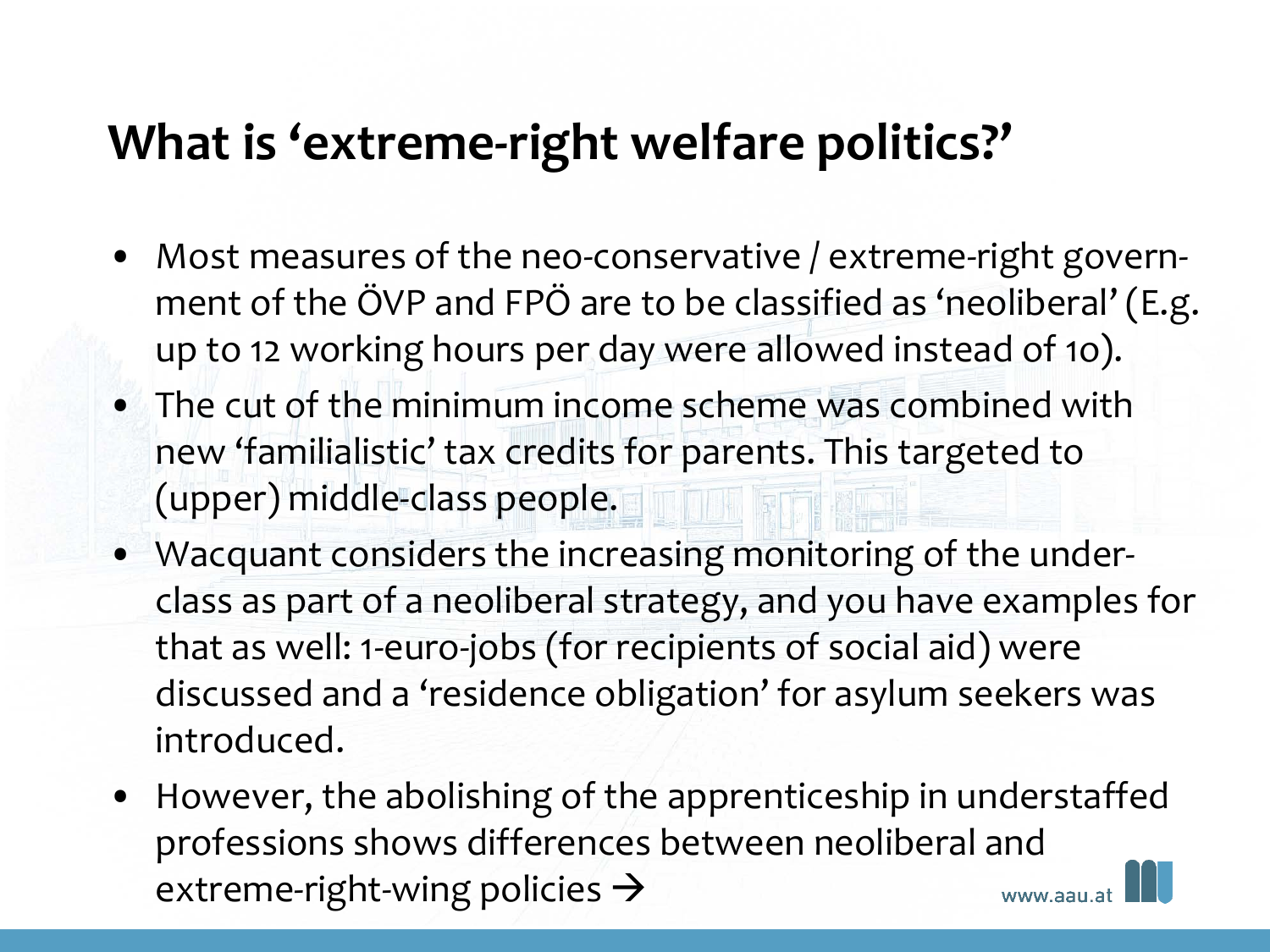## **What is 'extreme-right-wing welfare politics?' – The abolition of the apprenticeship in understaffed professions**

- The abolition was against the economic interests of 'the capital' and the country – there are actually no 'winners' (because you had to show that other recruiting was not possible); the Chamber of Commerce as well as civil society complained.
- The expansion of the red-white-red card to apprentices was presented as a solution: Third-country citizens (which then have limited social rights) should be recruited to work as apprentices instead of asylum seekers. 'Foreigners without rights' seems not to be 'a problem'.